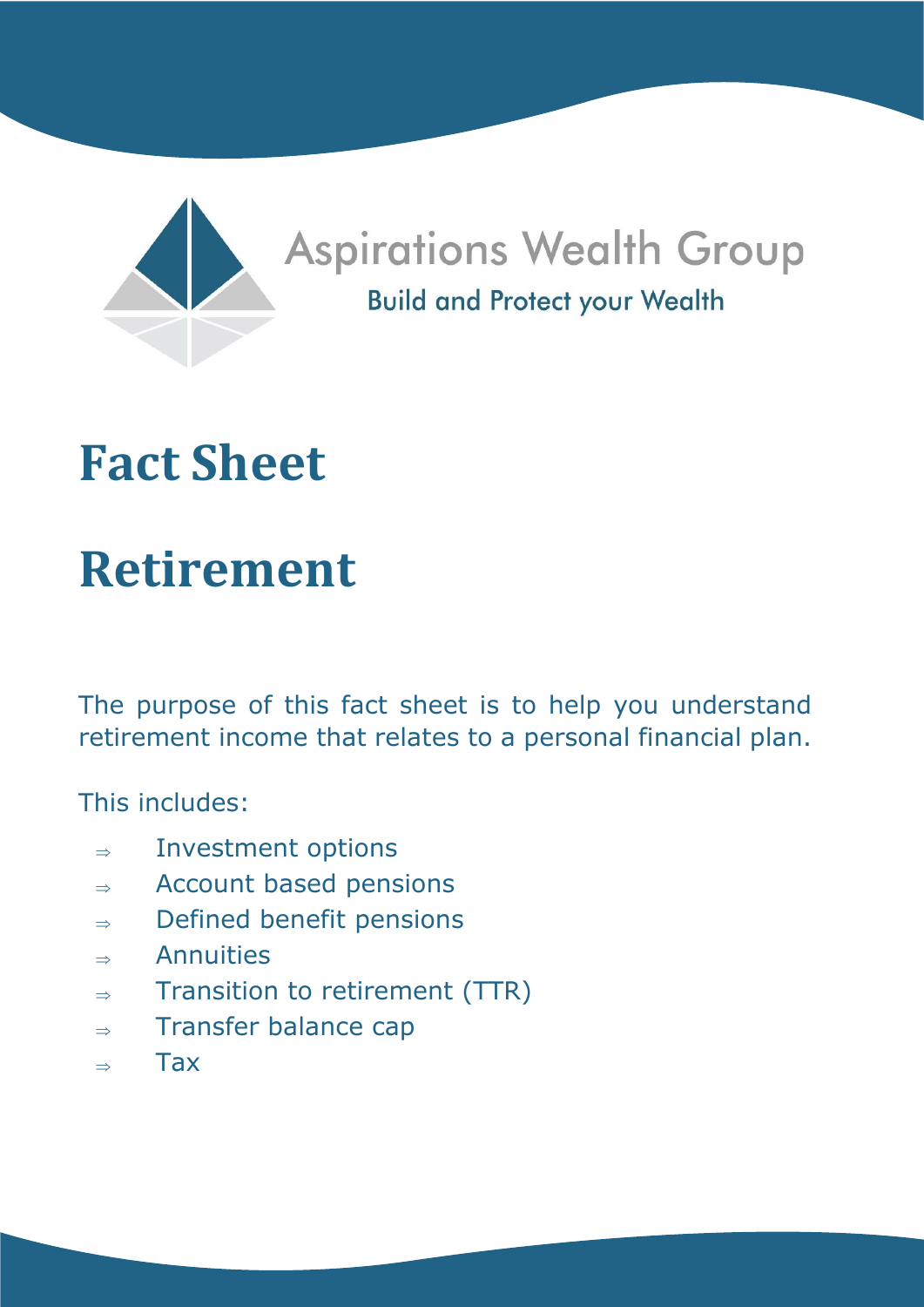

### **Investment options**

There are several options available to fund your retirement including:

- $\Rightarrow$  Investing outside of the superannuation environment (which may involve cashing out all or part of your superannuation benefits).
- $\Rightarrow$  The purchase of an account based pension utilising superannuation funds.
- $\Rightarrow$  The purchase of an annuity either with superannuation funds or non-super monies.
- $\Rightarrow$  A combination of the above.

#### **Investing outside of super**

You have the option of investing all or some of your superannuation funds outside of the super environment. You may elect to purchase property, managed funds, shares, pay off loans or just keep funds in the bank.

However, generating a regular income stream with monies held outside of superannuation may not be the most efficient or tax effective strategy. This is because income generated outside of super is not necessarily received tax free as it is within super (once you have met certain conditions).

If you make a lump sum withdrawal from superannuation to invest into non-superannuation investments, you may also lose the opportunity to reinvest your funds into superannuation at a later date.

Additionally, investing outside superannuation may impact on current or future Centrelink benefits for which you may be eligible.

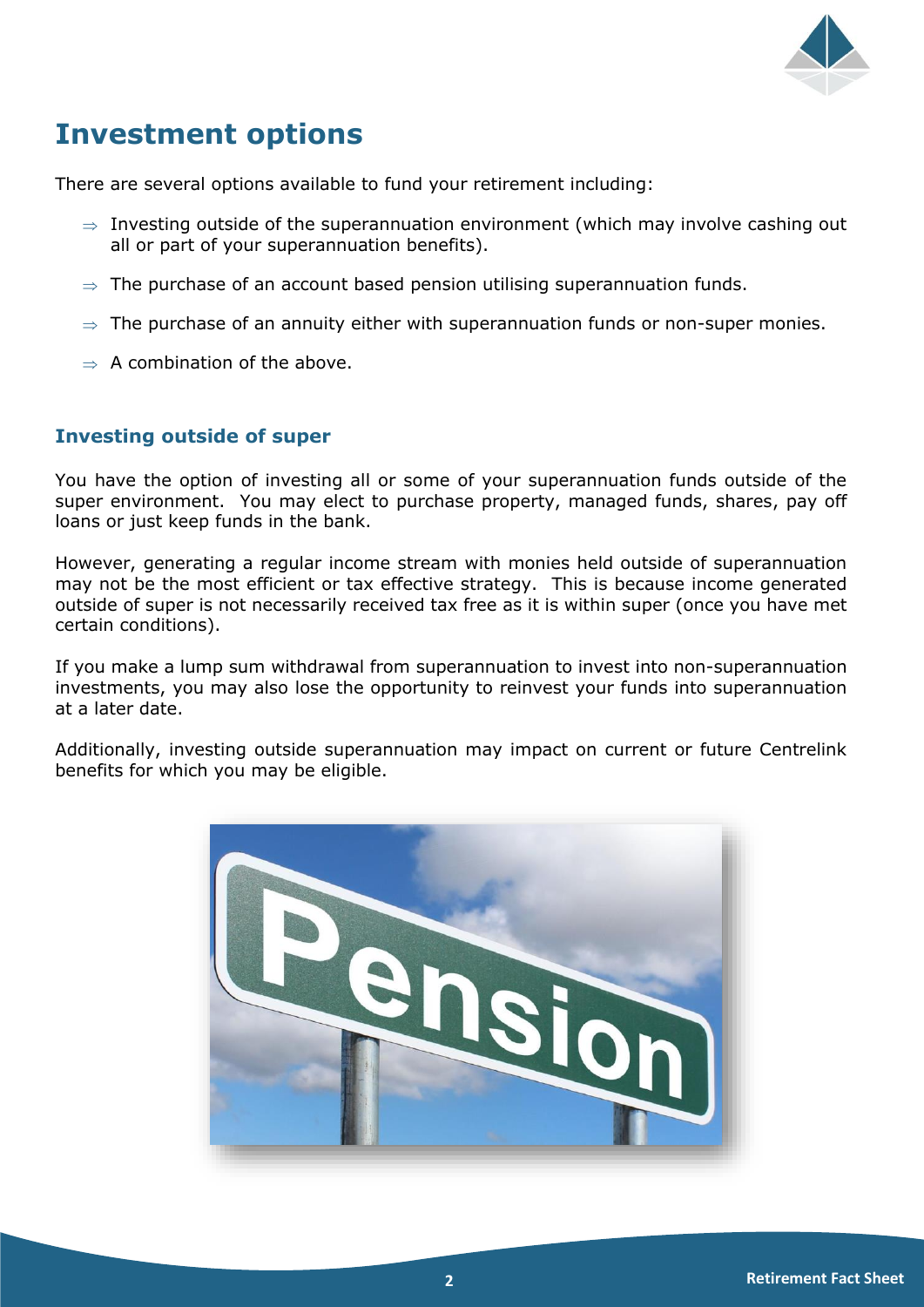

### **Account based pensions**

This is a retirement income stream that can only be purchased with money held in superannuation. Features of an account based pension are as follows:

- $\Rightarrow$  Regular income payments are paid until the account balance is exhausted.
- $\Rightarrow$  Any earnings generated or capital gains are held within the account and are not subject to tax (provided certain conditions are met).
- $\Rightarrow$  Income payments are generally tax free or concessionally taxed.
- $\Rightarrow$  For Centrelink purposes, the value of the superannuation pension is counted as an asset and income is deemed (for pensions commenced prior to 1 January 2015 other rules may apply).
- $\Rightarrow$  You can choose the amount of income you receive subject to minimum payment percentages set by the Government. No maximum applies (unless it is a Transition to Retirement pension – discussed later).
- $\Rightarrow$  The minimum amount of your pension is the account balance multiplied by the percentage factor set by the Government. You are able to choose the payment term ie, monthly, quarterly, half-yearly or annually depending on the product provider.
- $\Rightarrow$  You can access capital at any time (not Transition to Retirement pensions) and can make lump sum withdrawals or increase your income payment.
- $\Rightarrow$  Generally, there are a number of investment options from where you can draw your pension, giving you some control.
- $\Rightarrow$  Upon your death, the balance will be paid out to your nominated beneficiary, your estate or legal personal representative.
- $\Rightarrow$  If upon death the balance is paid to a dependant, the funds will normally be received tax free. If not a dependant, tax will be payable on the taxable portion of the fund.



 $\Rightarrow$  Your investment returns will fluctuate depending upon the investments chosen within your fund and returns are not guaranteed. There is also no guarantee that funds will last throughout retirement.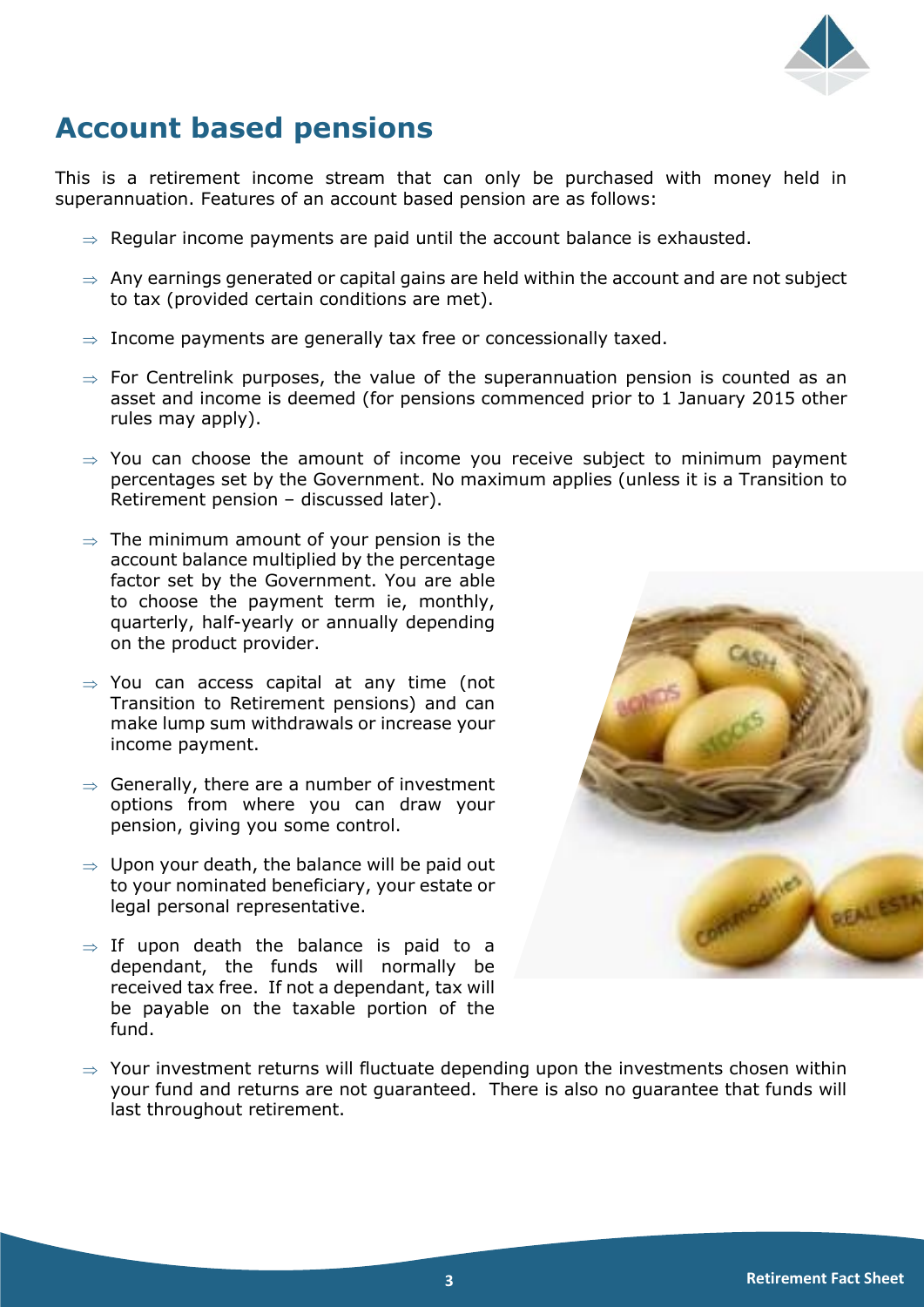

#### **Defined benefit pensions**

A defined benefit pension is an older style of superannuation pension that was common in the public sector and local government workplaces until around 1990.

The pension you receive at retirement is generally determined by a formula based on how long you have worked for your employer and your final average salary over a number of years. Pension payments are not linked to investment performance and the plan rules set out exactly how the pension benefit is determined.

Most defined benefit plans also allow you to make voluntary contributions to an accumulation account in addition to your defined benefit.

However, most are now closed to new members.

As there are many advantages with this type of pension, it is important that your options be fully discussed with your adviser to avoid potentially making an inappropriate decision at retirement. Once you have exited this type of pension, you can no longer re-join at a later date.

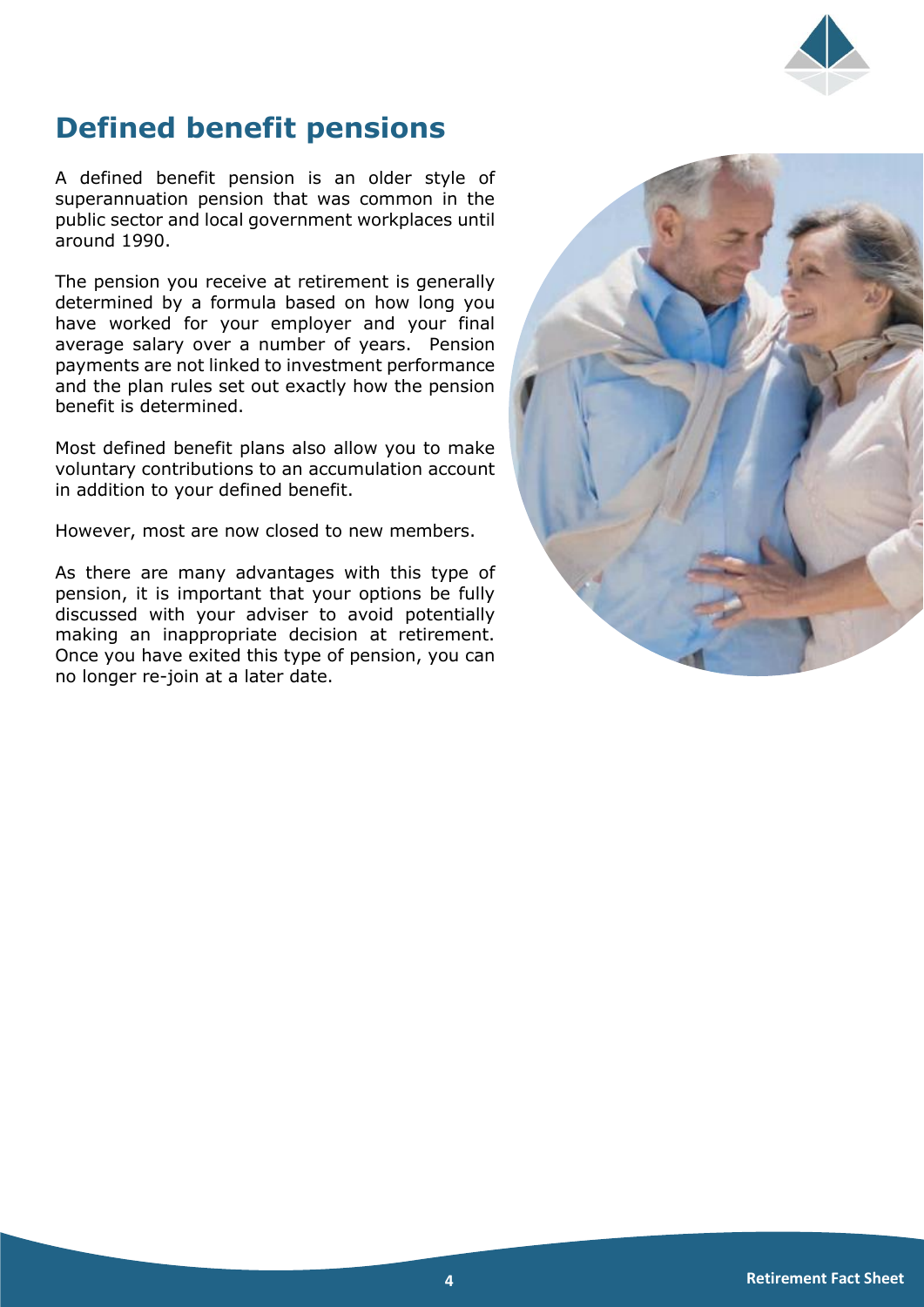

#### **Annuities**

This type of pension pays a series of regular guaranteed income payments for either a fixed period of time or for life. They may be purchased with superannuation or nonsuperannuation monies.

If superannuation funds are used, income payments receive the same tax treatment as account based pensions. Those purchased with non-superannuation monies receive a tax free amount with each pension payment, which represents the return of capital.

Features of a **term** annuity include:

- $\Rightarrow$  Payments are guaranteed by the provider for the term of the annuity and you can nominate the term and payment frequency.
- $\Rightarrow$  Payments may remain level or be indexed each year to keep pace with inflation.
- $\Rightarrow$  You can elect to have capital returned to you throughout the term of the annuity or as a lump sum at the end.
- $\Rightarrow$  You lock in the applicable interest rate at the beginning of the investment and you are therefore not subject to adverse movement in investment markets.
- $\Rightarrow$  If you pass away before the end of the term, the income may be paid directly to your beneficiary or your estate.

Features of a **lifetime** annuity include:

- $\Rightarrow$  If you pass away the annuity can revert to a spouse. However, if there is no reversionary, there is no residual capital value to be paid out to beneficiaries.
- $\Rightarrow$  Payments are guaranteed for your lifetime. You can also elect to apply a 'guaranteed period' which means that income will continue to be paid for a minimum period even if you pass away.
- $\Rightarrow$  You can elect the frequency of the payments and also select to have the payments indexed.
- $\Rightarrow$  You lock in the applicable interest rate at the beginning of the investment and you are therefore not subject to adverse movement in investment markets.
- $\Rightarrow$  Part of the income you receive may be tax free.

Drawbacks of this type of product include that you are locked into a specific pension payment and interest rate for the life of the annuity. Additionally, you can't generally make lump sum withdrawals without financial penalty.

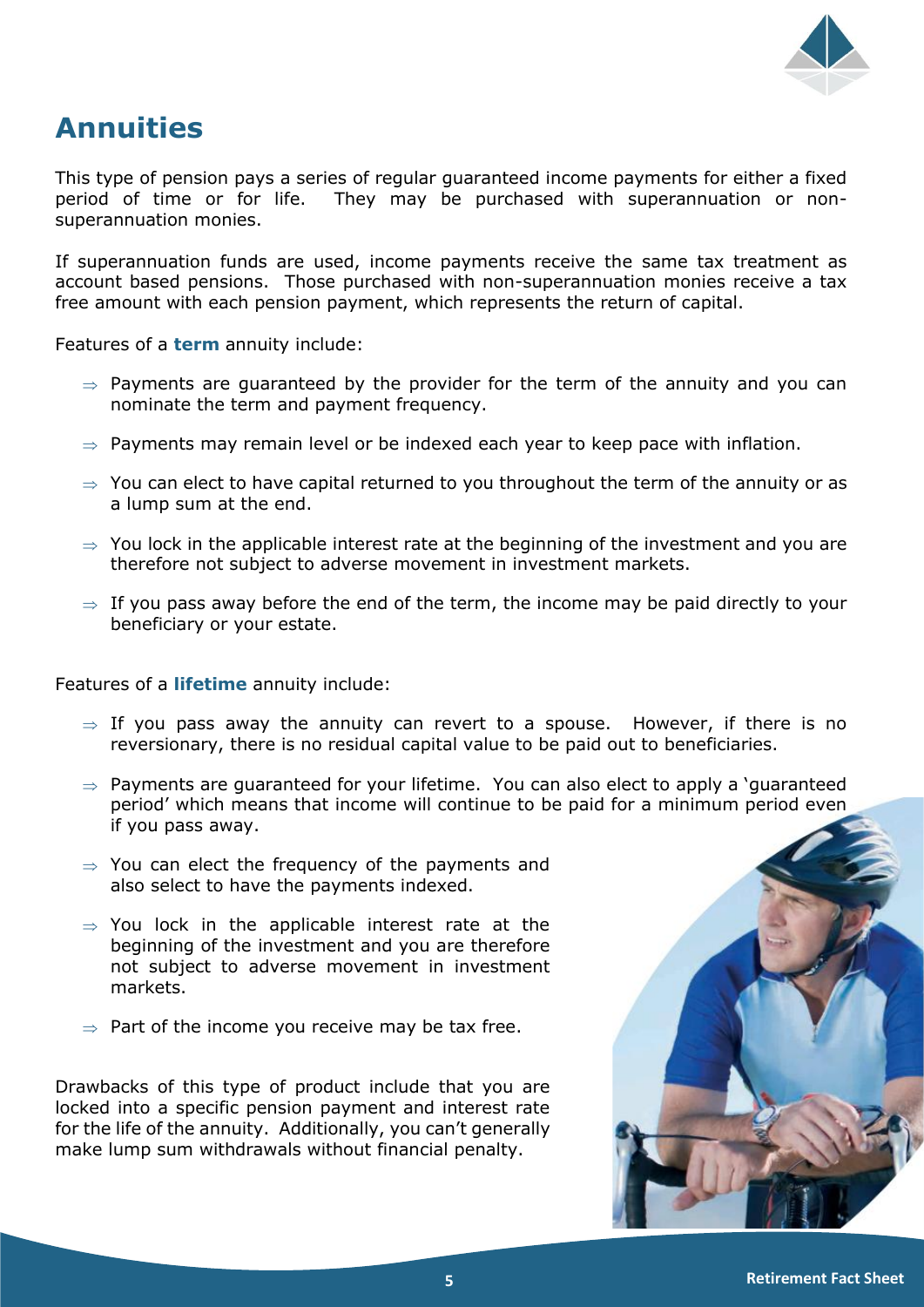

## **Transition to Retirement (TTR)**

Once you have reached your 'preservation age' you may elect to begin a TTR pension. This type of pension is non-commutable which means you cannot make lump sum withdrawals and your pension payment is limited to between 4% and 10% of the balance of the fund. You can, however, roll monies back into accumulation phase and cease receiving a pension at any time.

Preservation age is dependent upon date of birth as shown in the following table:

| Date of birth              | <b>Preservation age</b> |
|----------------------------|-------------------------|
| Before 1 July 1960         | 55                      |
| 1 July 1960 - 30 June 1961 | 56                      |
| 1 July 1961 - 30 June 1962 | 57                      |
| 1 July 1962 - 30 June 1963 | 58                      |
| 1 July 1963 - 30 June 1964 | 59                      |
| After 30 June 1964         | 60                      |

Investment returns and realised capital gains within this type of pension fund are taxed up to 15% until you reach the age of 65 or retire. From that point there is no tax levied within the pension fund.

Generally your TTR pension will comprise both taxable and tax-free components. Employer contributions, amounts you have salary sacrificed, personal contributions for which you have claimed a tax deduction, and any investment returns earned by your fund form part of the taxable component. Other amounts, such as after tax non-concessional (aftertax) contributions and spouse contributions, will make up your tax-free component.

TTR pension payments for those over the age of 60 are received entirely tax free.

If you are under age 60, pension payments from the taxable component of the fund are included in your assessable income, but receive a 15% tax offset.

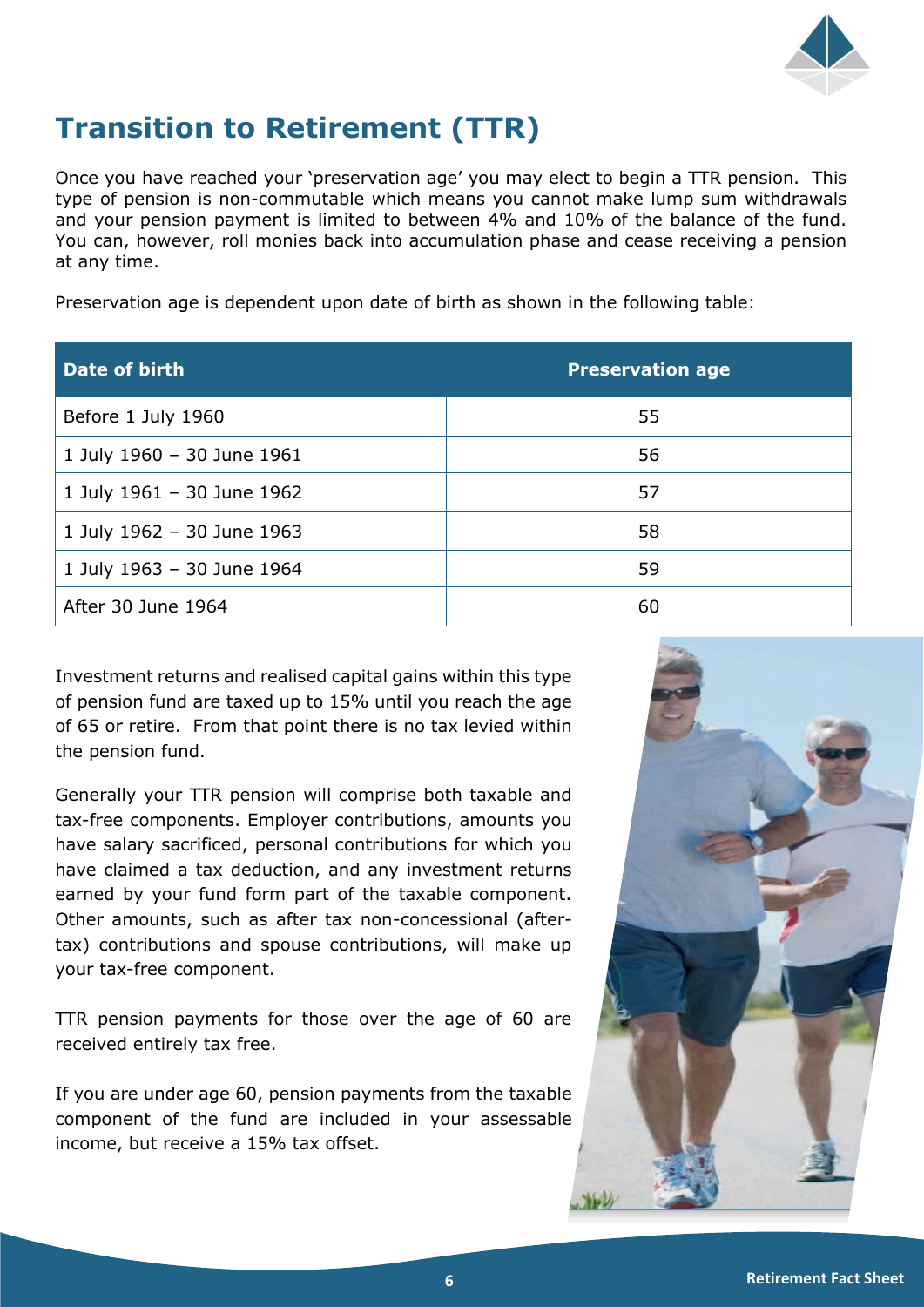

### **Transfer balance cap**

This cap limits the amount that can utilised to commence a superannuation pension and receive the benefit of 0% earnings tax. It applies to all retirement income streams commenced with superannuation money and is currently \$1.7 million per person.

Everyone has their own transfer balance cap and when you commence a pension (not TTR pension) you will have a notional 'transfer balance account'. This is where certain types of transactions you make in relation to your income stream is recorded. If the transfer balance account exceeds the cap at any time, penalties may apply.

When a pension is commenced, the amount utilised to purchase the pension is 'credited' to the transfer balance account. For example, if you commenced a superannuation pension account with \$1.3 million, this amount would be credited to your transfer balance account. Essentially this means that you could contribute a further \$400,000 towards another superannuation pension and not breach the cap.

If you make lump sum withdrawals from your pension account (not additional pension payments), this reduces your balance. For example, in the above scenario, if you were to withdraw \$100,000 from your pension, you could potentially contribute a further \$500,000 towards another superannuation pension and not breach the cap.

Defined benefit income streams do not normally have a balance or value, however, for the purposes of the transfer balance cap the value is calculated as 'annual income x 16'.

The transfer balance cap may be indexed in future years to CPI in \$100,000 increments. If you have already exhausted the cap, the indexation will not be available. However, if you have not yet commenced a pension the full indexation will apply. If you have utilised a portion of the transfer balance cap, indexation will only apply to the proportion of the unused cap.

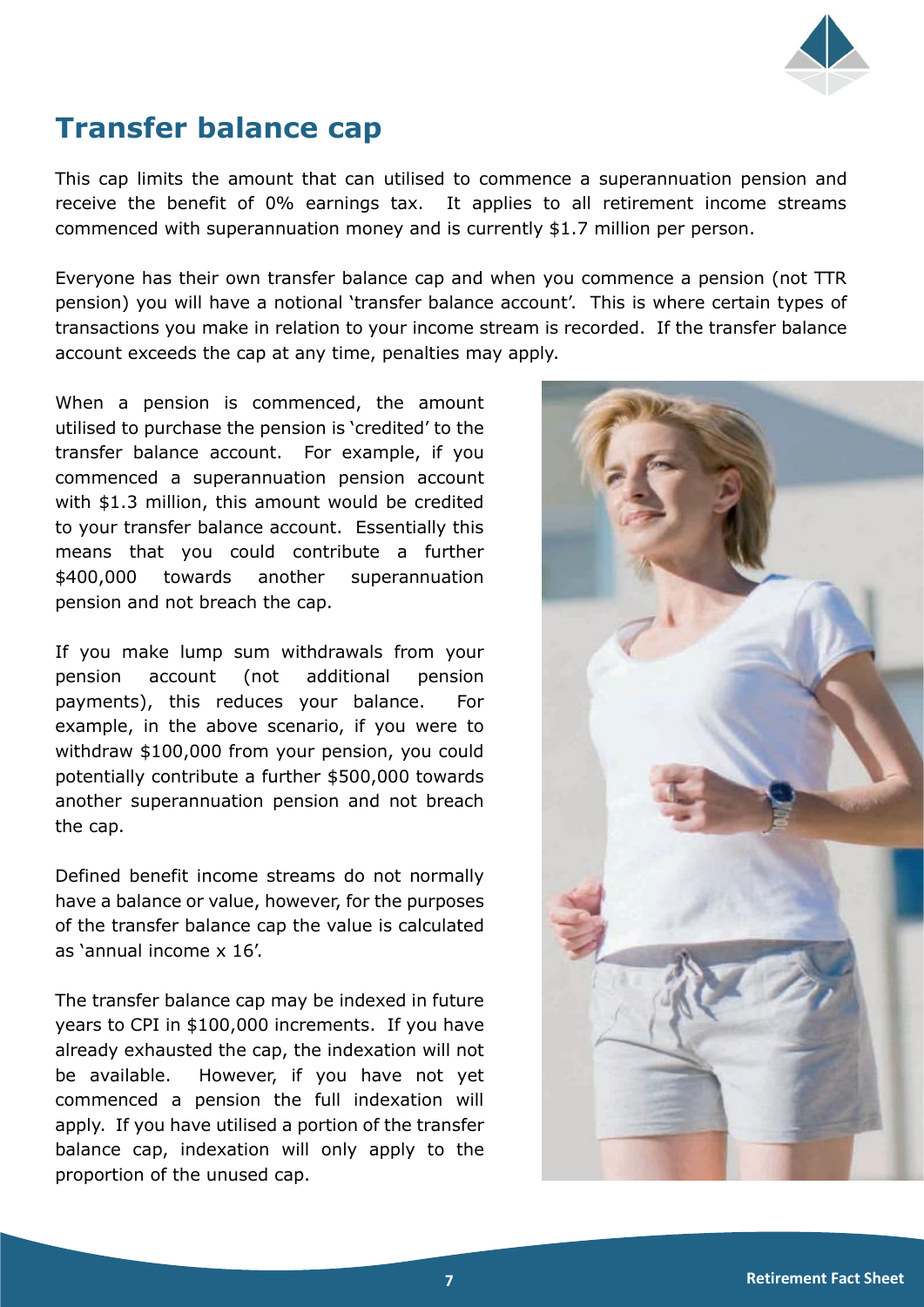

### **Superannuation pensions - taxed and untaxed funds**

Most superannuation funds are taxed funds, meaning earnings within the fund have been taxed. This includes public offer funds, industry funds and self-managed superannuation funds.

Some super funds however are untaxed and different taxation rules apply for these, particularly when taking a benefit as a lump sum or an income stream.

An example of an untaxed fund is the Commonwealth Superannuation Scheme, and particular advice would need to be sought in relation to a fund such as this.

#### **Taxation of superannuation pensions**

When you receive an income payment from either a new or existing superannuation pension you may incur tax, depending on your age and the components within your fund.

If you are over the age of 60, no tax is payable on pension payments.

For those preservation age to 59, the tax free component of the income payment is free of Pay As You Go (PAYG) tax and the remainder (taxable portion) of the pension payment, will be taxed at your marginal tax rate with a 15% tax offset.



Most superannuation pension accounts include both tax-free and taxable components.

Each income payment (and withdrawal amount) from a superannuation pension will be deemed to include both taxable and tax free components and is based on the fixed percentage of these components at the commencement of the superannuation pension.

This means you cannot choose which component(s) to draw your pension from. This regime came into effect on 1 July 2007 and is known as the proportional drawdown regime.